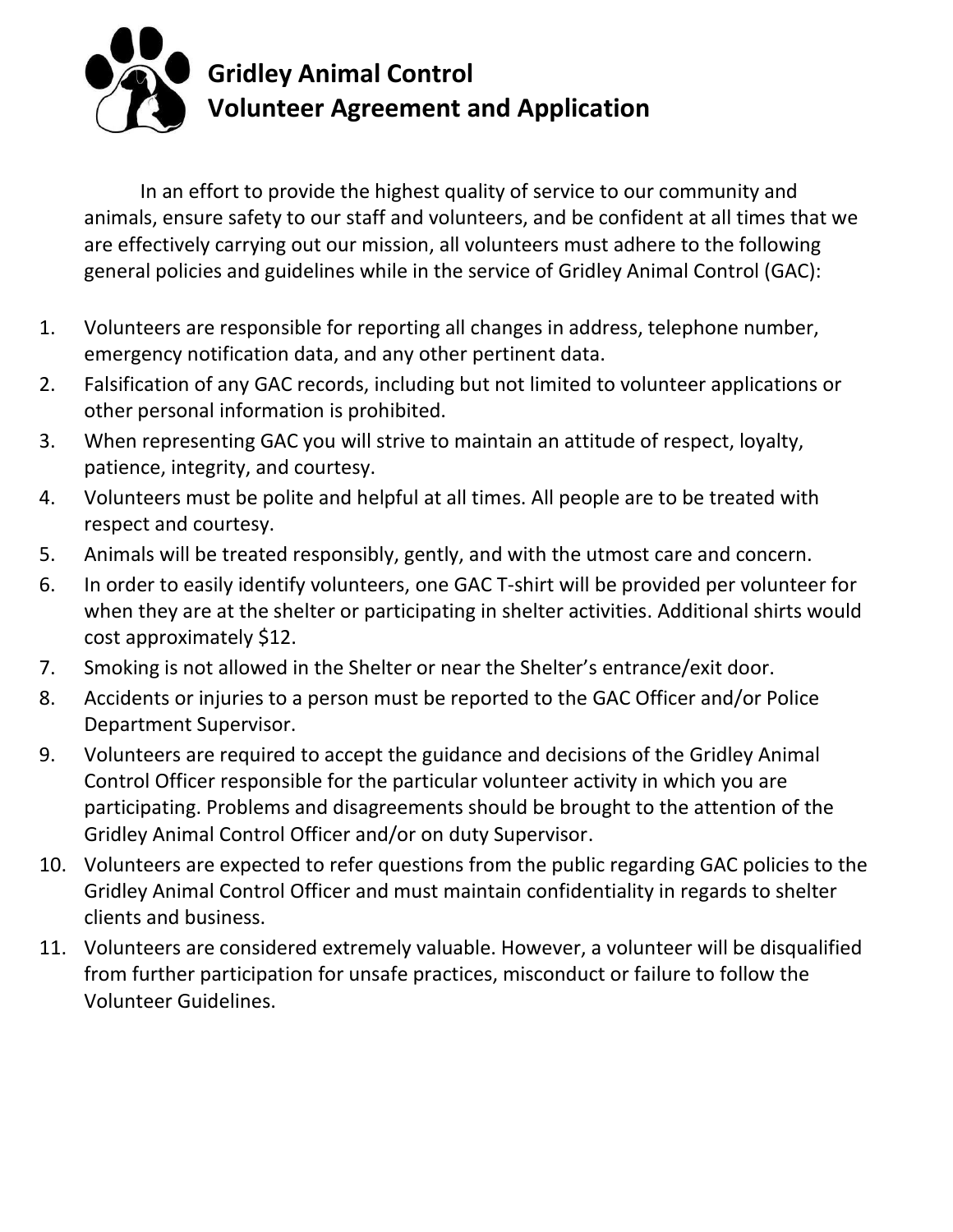

## **Thank you for your interest in volunteering with the Gridley Animal Control!**

**All potential volunteers must submit a completed application and attend an orientation. Any questions, please contact 530-846-4825 or by email sstopplemore@gridley.ca.us**

|                          | Are you at least 18 years of age? YES / NO                                                                     |  |  |  |  |
|--------------------------|----------------------------------------------------------------------------------------------------------------|--|--|--|--|
|                          |                                                                                                                |  |  |  |  |
|                          |                                                                                                                |  |  |  |  |
| <b>Emergency Contact</b> |                                                                                                                |  |  |  |  |
|                          |                                                                                                                |  |  |  |  |
|                          | Phone: ______________________________Cell Phone: _______________________________                               |  |  |  |  |
|                          | Do you have any conditions or allergies that may affect your ability to perform certain tasks? YES / NO        |  |  |  |  |
|                          | How did you hear about volunteer opportunities at GAC? [10] [2012] [2012] [2012] [2012] [2012] [2012] [2012] [ |  |  |  |  |
|                          |                                                                                                                |  |  |  |  |
|                          |                                                                                                                |  |  |  |  |
|                          | What personal goals do you wish to fulfill while volunteering at GAC? ______________________________           |  |  |  |  |
|                          |                                                                                                                |  |  |  |  |

Most GAC volunteer positions require a minimum six month time commitment. Are you able to commit to at least six months? YES / NO

## **SCHEDULING & AVAILABILITY‐ Please circle the days & times of the week you are available to volunteer. MONDAY TUESDAY WEDNESDAY THURSDAY FRIDAY SATURDAY SUNDAY AM PM AM PM AM PM AM PM AM PM AM PM AM PM**

\_\_\_\_\_\_\_\_\_\_\_\_\_\_\_\_\_\_\_\_\_\_\_\_\_\_\_\_\_\_\_\_\_\_\_\_\_\_\_\_\_\_\_\_\_\_\_\_\_\_\_\_\_\_\_\_\_\_\_\_\_\_\_\_\_\_\_\_\_\_\_\_\_\_\_\_\_\_\_\_\_\_\_

Depending on your position shifts are usually scheduled between 1-4 hours, however this commitment can be flexible.

Would you be willing to commit to a regular schedule? YES / NO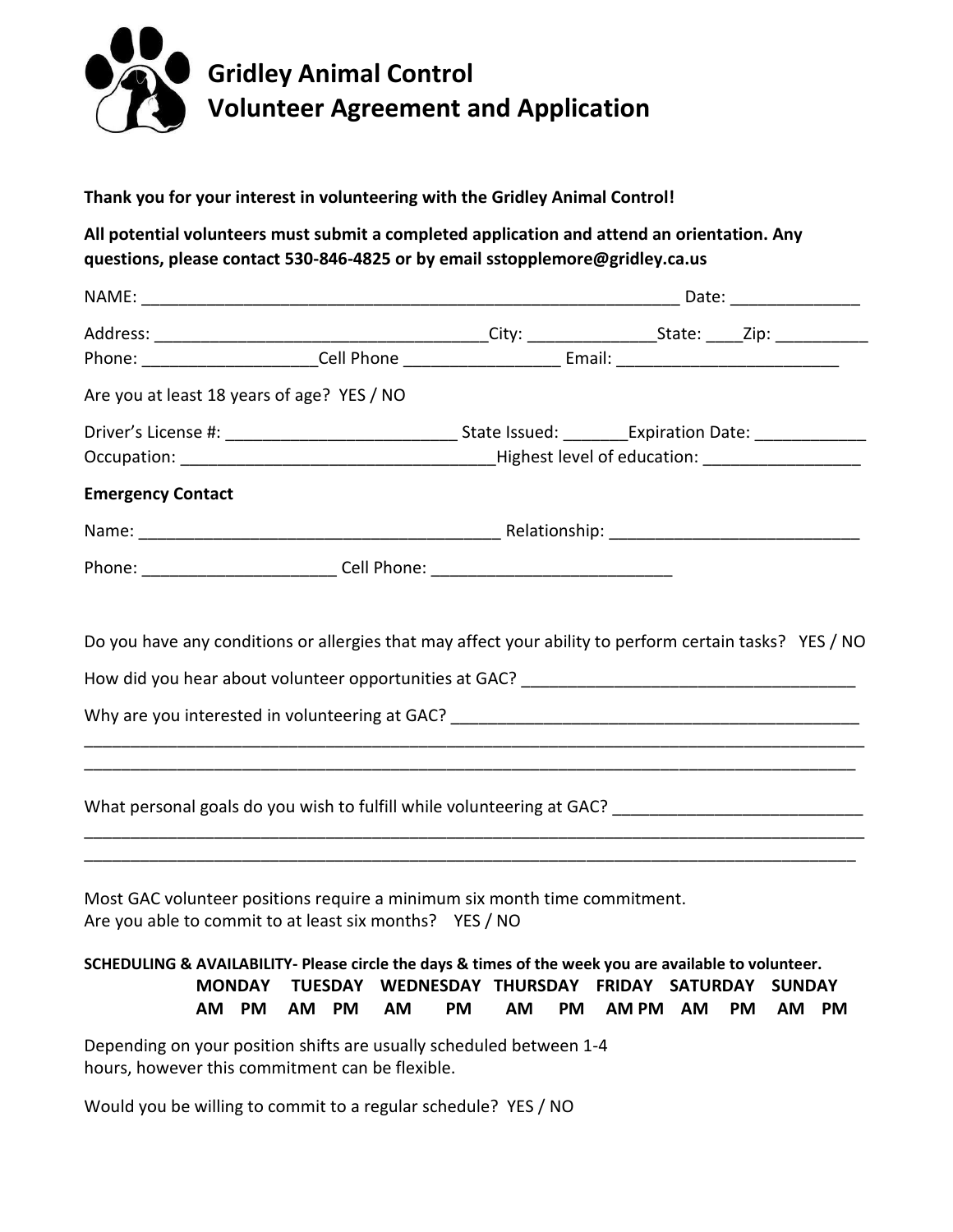

**I prefer to volunteer (circle)** : alone | mostly with animals | mostly with people | with animals and people | group projects | all

## **INTERESTS: Please check the volunteer opportunities you are interested in:**

\_\_\_\_\_\_\_\_ Cleaning/Kennel Assistant/Attendant: washing and driving litter pans, food dishes, and laundry. Cleaning cat, dog or small critter kennels. Do expect a small amount of animal handling, this position does require a fair amount of hard work & you may get dirty; however, this position is most important to the care and well-being of the animals at the shelter. \*\*A regular time commitment is generally required.

\_\_\_\_\_\_\_\_\_ Dog Walking: Walk dogs around improved areas and spend time supervising and playing with dogs out in improved areas. Once trained for dog walking, dog walkers can also take dogs off shelter grounds for "doggie field trips" to approved locations.

\_\_\_\_\_\_\_\_\_ Cat Cuddling/Socialization: Spend time socializing with cats and kittens in the Shelter. Play with cats, brush them, and record information about their traits, demeanor & activity levels, help potential adopters become acquainted with adoptable felines. Some additional training is required.

Transportation: Transport crated animals to & from vet clinics & other various destinations. At times we also are in need of transporting items such as donations, event supplies, etc.

Front Desk/Data Entry: Help manage office by returning phone calls, greeting the public, performing data entry, and filing. Some additional training is required.

Foster Homes: Providing cares to animals in your own home, usually moms with kittens, unweaned kittens and animals with special needs. We provide the supplies; you provide the loving home. Separate application and waiver are required to foster & must be completed. Must meet specific requirements & some training may be required.

Landscaping & Maintenance Work: Various grounds keeping & general building maintenance.

\_\_\_\_\_\_\_\_ Community Outreach/Education: educational presentations about GAC or pet safety, bite prevention, etc. The GAC has materials and information for your use. Some training is required.

Events: Help raise awareness and funds at special events. Put up signs and posters, setup/take down at events, staff tables, solicit silent auction items, and other tasks involved in a specific event.

Do you have any special skills that we should know about (i.e., professional groomer or trainer, computer skills, etc.)? \_\_\_\_\_\_\_\_\_\_\_\_\_\_\_\_\_\_\_\_\_\_\_\_\_\_\_\_\_\_\_\_\_\_\_\_\_\_\_\_\_\_\_\_\_\_\_\_\_\_\_\_\_\_\_\_\_\_\_\_\_\_\_\_\_\_\_\_\_\_\_\_\_\_\_\_\_\_\_\_\_\_\_\_\_